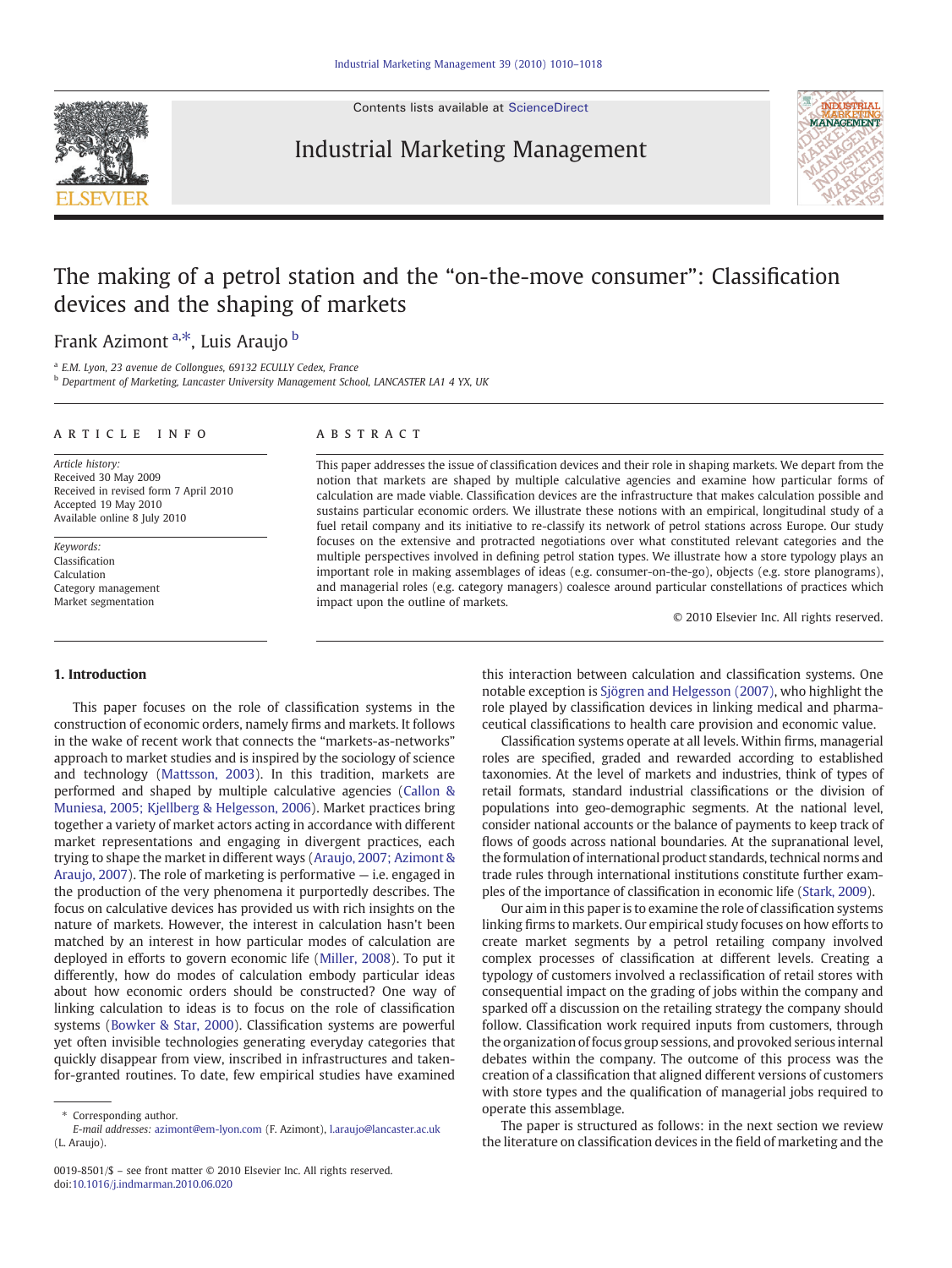sociology of commensuration. In the third section, we briefly describe our empirical setting and the methodology used in our study before presenting our empirical material in the fourth section. In the fifth section, we draw together the main threads of our analysis and conclude with reflections on the issues that emerge from this study.

#### 2. Making market shaping intelligible

We start this section by revisiting the relationship between the economy and the disciplines that address economic practices, including economics and management studies. The key argument of the performativity program is that economics, broadly construed, does not just describe how the economy functions ([Callon, 1998\)](#page-8-0). Ideas, models, techniques, methods and professional practices related to the economy actively constitute and render visible the subject domain of economics and management ([Porter, 2008\)](#page-8-0). To manage is to be able to establish a correspondence between the world "out there" and the techniques of representation (e.g. lists, hierarchies, and statistics) that abbreviate and condense the essential features of that world ([Cooper,](#page-8-0) [1992\)](#page-8-0). [Czarniawska and Mouritsen \(2009\)](#page-8-0) argue that management is essentially a process of turning the complexity embodied in things and people into simplified quasi-objects that can be treated and acted upon as discrete and separate entities.

Calculation is central to the understanding of how economic entities are made visible and governable. Calculation, in [Callon \(1999\)](#page-8-0) terms, designates the processes which make possible the assignment of numbers (such as prices or rankings) to entities, an assignment which endows these entities with relative stability and makes possible their circulation. As pointed out by [Espeland and Stevens](#page-8-0) [\(1998\),](#page-8-0) commensuration, or the transforming of different qualities into a common metric, is one important part of this process. Before calculation is possible, things must be placed in some kind of order to allow work to be done on them ([Bowker & Star, 2000](#page-8-0)). Classifications such as standards (e.g. quality certificates, accounting rules) places boundaries around objects and activities and render a degree of order to an otherwise chaotic world. Managerial jobs, for example, are usually described and ranked in some kind of hierarchy and pay scales grade the roles and contributions of individuals to an organization.

[Callon and Muniesa \(2005: 1231\)](#page-8-0) propose a broader view of calculation that is not confined to the performance of numerical operations or the use of ratio scales. Instead, they suggest that calculation involves three distinct steps. First, entities must be detached from their contexts, classified and ordered within a single space (e.g. a trading screen, a spreadsheet). Secondly, once ordered in that space, these entities can be compared, manipulated and transformed according to particular rules (e.g. aggregating performance indicators at the product level to calculate performance at the store level). Thirdly, results such as a ranking of suppliers must be produced that both summarize and represent the entities in that calculative space.

Similarly, [Cochoy's \(2002, 2008\)](#page-8-0) notion of qualculation stresses that calculations draw on qualitative and quantitative components, metrics as well as judgments. Defining the qualities of things is integral to their calculability [\(Callon et al., 2002\)](#page-8-0). All measurement systems are made possible by calibration, understood as the creation and determination of quanta [\(Power, 2004](#page-8-0)). The creation of quanta is a special case of metrology, which requires technical instruments to make phenomena standardized and measurable. This requires the establishment of frames, the decontextualization of objects, and the grouping and comparing of objects in the same frame. Once quanta are established, they can be subject to further calculative operations.

The performative roles of both classification devices and calculation have long since been studied by accountants. [Carruthers and](#page-8-0) [Espeland \(1991\)](#page-8-0), for example, evoke the power of accounting tools and inscriptions (e.g. figures, charts, tables) in performing calculations. For [Miller \(2001\)](#page-8-0), accounting represents an essential set of devices for acting upon individuals in an attempt to ensure that they

behave in accordance with particular economic objectives. Accounting practices contribute to both the make-up and the transformation of the entities they seek to represent.

[Desrosières \(2003\)](#page-8-0) makes a similar case regarding the role of statistics in government. Classification devices structure the environment by imposing categories and framing issues. The definition of an index, for example, is a political decision. The economists and statisticians who came up with the notion of gross domestic product (GDP) as a measure of economic output were well aware that questionable choices were built into the index. Desrosières shows, for example, how domestic work was excluded from the GDP measure despite intense controversies on the subject. In short, agents are only able to calculate once equipped with appropriate classification instruments that determine what can be counted and what cannot.

The accounting literature has provided us with useful insights on how classification systems and modes of calculation transform the identities of individuals as producers and constitute them as calculable subjects (see e.g. [Miller & O'Leary, 1994\)](#page-8-0). In doing so, it focused primarily on hierarchies and only recently has it shown an interest in inter-organizational phenomena (see e.g. [Håkansson & Lind, 2004;](#page-8-0) [Mouritsen & Thrane, 2006\)](#page-8-0). The marketing literature has long since employed a host of classification devices in a bid to represent and intervene in markets. The notions of market segmentation and product differentiation pioneered by [Smith \(1956\)](#page-8-0) provide a strong reminder of the importance of classification in marketing. Markets can be disaggregated and a classification system built to characterize smaller and homogeneous segments of demand leading to differentiated offerings targeted at those segments. The heterogeneity of markets and the homogeneity of demand schedules within segments is a managerial construction, underpinned by a more or less explicit classification system.

Whereas there is an abundance of examples of segmentation taxonomies for consumer and industrial markets in the academic literature, examples of how segmentation strategies are carried out in practice are scarce. We know relatively little about how classification systems are deployed in market segmentation, how they interact with existing classification systems and how that interaction shapes the way firms relate to markets. The role of classification systems, we suggest, is critical in understanding the relationship between firms and markets.

#### 3. Method

Our empirical study focuses on the petrol retailing arm of a large European oil company, here labeled BEST to preserve anonymity. In the course of the calendar year 2003, BEST initiated a move from a product to a category management structure. This move was accompanied by a change in responsibilities, work processes, as well as performance indicators used by category managers. The empirical material is based on the processes that helped organize the work of category managers and structure the representations of the company's petrol station network and customers. We used [Latour's \(2005\)](#page-8-0) injunction to follow actors and artifacts to structure our data collection and analysis. The first author sat through meetings where the marketers involved in the various countries where the company has a presence (here labeled Rapland, Discoland, Rockland and Groveland to disguise their identity), discussed the categorization of retail stores in their respective networks. We were primarily concerned with understanding the categorization logic used by managers to come up with store types that had thus far been referred to simply as "petrol stations".

The first author acted as an observer, following a period of involvement with the organization as a researcher, trainer and consultant. The role adopted was that of observer-as participant [\(Ackroyd & Hughes, 1992: 135\)](#page-8-0). In management research this strategy has been mainly employed in longitudinal studies of organizations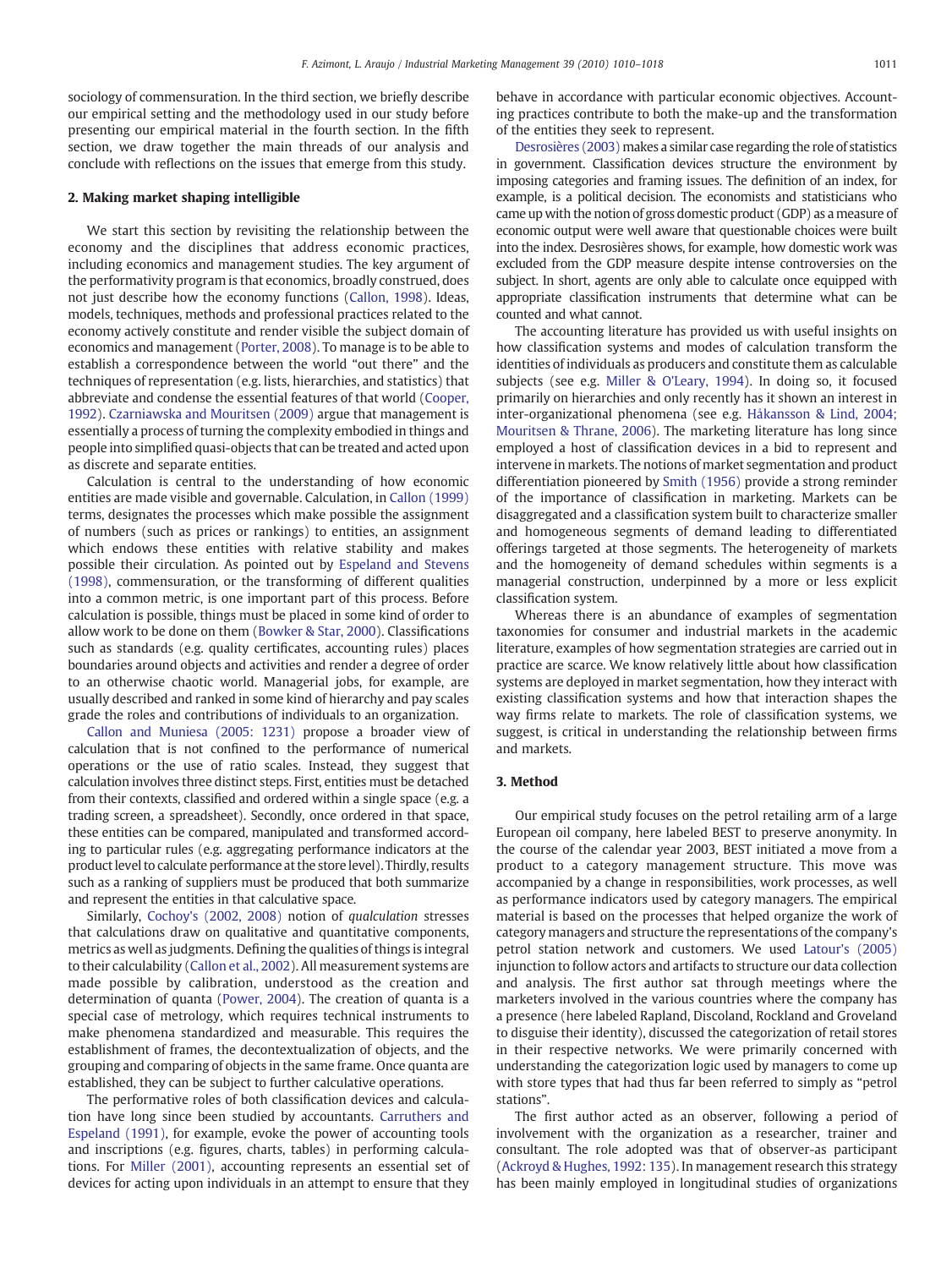[\(Kunda, 1992; Watson, 1994](#page-8-0)) or projects [\(Gersick, 1989\)](#page-8-0). The major argument for the use of participant observation method is that it facilitates an insider's perspective in naturally occurring phenomena in a particular organizational or social setting. One obvious difficulty in this research strategy is the balance between the roles of researcher and participant.

The first author had developed contacts and relationships with key individuals in the focal company as part of a broader longitudinal study centered on category management over a 4 year period from 2002 to 2006. At first, his involvement with the company was based on information and training sessions related to the benefits of implementing category management in large grocery retail companies. After this initial phase when the researcher gained access to some of the key senior managers in the company, he was allowed to carry out a research project and observe the meetings related to the implementation of category management within BEST. This project relied on a continuous involvement with the company. It was based on a variety of data collection mechanisms, including interviews, field observations and action research initiatives such as training seminars. The involvement with the company facilitated access to a range of materials used in this study, namely company documents, Excel spreadsheets and database requests used by the managers to analyze the performance of products and suppliers.

#### 4. Creating a store typology as a classification device

The role and features of petrol stations have changed enormously over the last three decades. In the early days, forecourts were primarily seen as the site where vehicles were refueled and maintained. The development of forecourts as separate entities from automobile garages made fuel delivery central to the notion of a petrol station. The petrol station was primarily regarded as a fuel delivery area with a kiosk attached. Progressively, products such as confectionary and drinks were offered to drivers when paying for fuel. The offer of non-fuel items expanded from the payment zone to the full area of the outlet. In the late 1990s, when store sales generated a higher margin than fuel sales, the still-called "petrol stations" became points of sale addressing the needs of people on-the-move. Offers targeting drivers' comfort became a major profit lever for fuel retailers. Car maintenance items such as light bulbs or windscreen wipers became a minor sideline and only remained in the assortment to comply with regulatory reasons.

Our case documents the way BEST moved towards this differentiated landscape of petrol stations after it discovered that many consumers stop at petrol station without buying fuel. Based on an analysis of check-out sales receipts, the European marketing managers observed that many receipts did not contain a fuel purchase line, only food or beverage items. This observation led the marketing team to imagine that a fresh food offer, displayed in the manner of a small grocery store might be attractive to consumers namely in the proximity of large cities. Our study focuses on how one shop concept (labeled CONCEPT) based on a fresh food offering was deployed throughout BEST's European network after a prototype was tested during March 2003 in Discoland.

After the successful launch of CONCEPT in Discoland and the opening of two more stores in other European sites, a launch assessment meeting was organized in June 2003 by the retail directors. Mike, who had led the deployment of category management at the European level, had been closely involved with his newly created team of category managers to generate CONCEPT. At this meeting, Mike was entrusted with a mission he regarded as particularly challenging: to roll out CONCEPT throughout the company's European network. Although the first three sites to be refurbished in every country had already been determined, further sites had yet to be identified. For this purpose, the European head of retail asked Mike to generate a detailed description of the network —

in short, a database of all European sites with a comprehensive report on their level of equipment.

It turned out that the networks in different countries were very disparate. There were virtually no two stores with the same area, or the same retail equipment in terms of say, shelves or chillers. That's why, Mike believed, drawing such a big picture would be useful for his own projects starting with the roll out of CONCEPT and the deployment of category management in each country. He believed that this new assignment would be an opportunity to prove the expertise of category managers in terms of managing the shop business. As category managers positions were in the process of being introduced within the organization, CONCEPT was under scrutiny to assess both its intrinsic business attractiveness as well as the ability of this new kind of retail managers to run such projects. Mike framed the rationale for welcoming the assignment in the following terms:

"We should find a way to classify these stores with a system that moves away from an ownership principle. COCO (company owned, company operated) and CODO (company owned, distributor operated) are certainly appropriate categories when the objective is to minimize fuel distribution costs. But if we want to enhance our leadership position in Europe, we have to be consumer-oriented and understand what consumers expect from a station when they stop. From an efficiency perspective, once clusters have been identified, we will simplify the work of our category managers who will no longer have to define an assortment or a planogram for each station but rather for each type". (Mike, Marketing director, CONCEPT launch assessment meeting, June 2003)

Category managers had discussed the relevance of CONCEPT in 2002 and the debate was steered, at Mike's request, on the practical issues needed for setting up one test store: "here is the store that we want to refit", "please define the range of products that you want for this sales surface", "the collection should fit on 3 elements", "execute your planogram", "this need to be OKed by March", etc. These were the type of instructions given by Mike to the category managers who formed part of the task force.

All these recommendations were easy to implement because they applied to one site only. But as soon as the roll out to a larger store base was considered, Mike anticipated all sorts of difficulties. The variety of sites would cause problems for the category managers because they would have to replicate the work across as many stores for each country unless a typology of stores could be established. If a typology could be established, many processes would be made easier for anybody who would need to roll out an initiative across a network:

"If we want to be able to set priorities easily, we need a precise picture of the network. We will then be able to decide which station should be positioned with CONCEPT, in the first instance. And by the way, the same applies to the selection of a site for a restaurant concept, to car wash investments, or to any other priority which may arise. In relation to the job of the category managers, we need to understand what area to dedicate to one product family. If we develop a typology based on consumer insights, this will give us a rationale to decide and explain why any product family is given this much amount of space." (Mike, Marketing Director, CONCEPT launch assessment meeting, June 2003)

At the start of his mission, Mike kept in mind the key targets set by the company: to reach a market share of 22% in Europe and generate an operating margin of 13% with two main assets, a large network of stores and a reputable brand in most countries. Mike could have restricted his task to the creation of a database listing the physical attributes of the stations, such as the sales area, the fuel volume, the number of parking places and the turnover made by key product families, which were the criteria normally used to depict a network at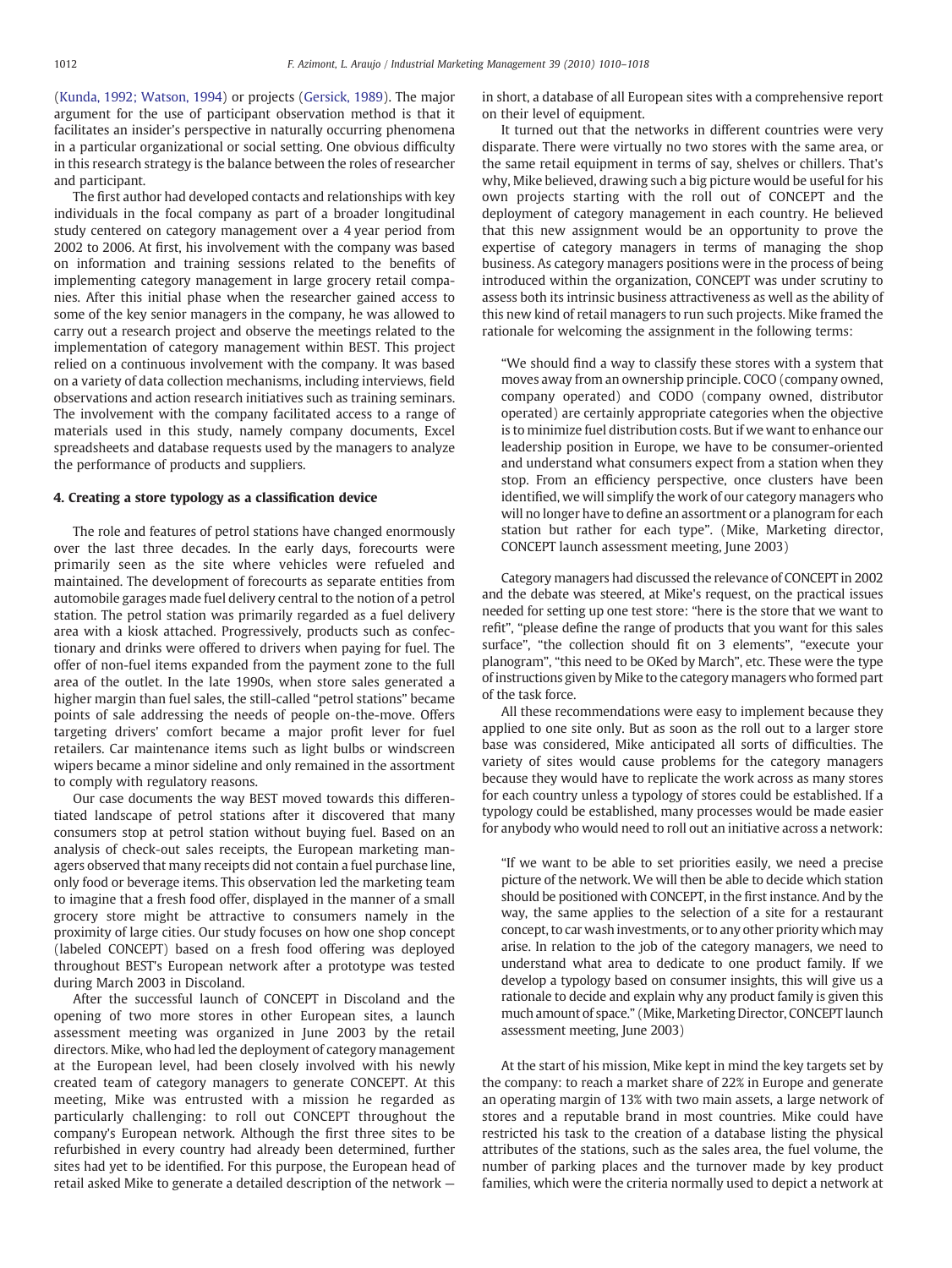BEST. But he wanted to push descriptions further by integrating a demand side perspective, as he explained to the first author in a private conversation:

"If we want to do a serious job, we have to put customers at the core of our processes; we certainly need to understand how customers perceive our stores. Our recommendations will be made stronger by the adoption of a real marketing perspective." (Mike, Marketing Director, CONCEPT launch assessment meeting, June 2003)

### 4.1. Generating store types

After selecting a market research agency to help him create a typology of retail stores, Mike instigated the creation of several focus group sessions with consumers throughout Europe — see [Lezaun \(2007\)](#page-8-0) on the production of opinions in focus group sessions. To determine the sample, a simple classification of demand was supplied to the agency. In broad terms, customers fitted into two main categories: those for whom transportation was a daily routine but not a job (e.g. daily trips to school or to the office) and those who needed to be on the road to perform their jobs (e.g. truck drivers, sales representatives). The time spent by passengers in a car everyday was also a factor to be taken into account. This reflected the notion that many people spent several hours a day in their car even if they could not be classed as professionals. "For most of us, the vehicle has become a space of everyday life so that it might well have an impact on the way customers experience our stations", Mike wrote in his brief to the agency.

The agency recommended the organization of focus groups with private drivers and passengers as well as running separate sessions with truck drivers or sales reps on station premises. During the focus group sessions, that took place during September 2003, participants were invited to express why they usually stopped at a petrol station. Based on these comments, a list of motivations was written on a flipchart by the agency's moderator. For example, some consumers stopped at one station because they need to use the toilet facilities.When stopping at one particular place, they expected the facilities to be clean. Other consumers stopped to get a hot coffee and rest for a few minutes. For these consumers, a large and properly lit area, with access to a coffee machine and a range of hot beverages were the key features they expected from a petrol station. While consumers talked, the assistant of the focus group moderator searched for visuals to depict these motivations on the Internet. The visualization of products or the functions that had to be delivered by a station were then injected into the discussion. Concept cards were finally created with these visuals and descriptors printed on them. Consumers were asked to name these concept cards and to group them on larger boards. A denomination had to be given to each type created. Using this method, seven types of stations were created: motorways, main roads, truck meeting points, workplaces, commuter stops, convenience stores and "grand pa" stations.

In October 2003 a separate meeting was organized in Rockland to debrief the focus groups' results with the category managers who had contributed to the development of CONCEPT. The objective was to confront the types created through the focus group sessions with the existing attributes used to describe the stations within the company. The complementarities of the two approaches would make the typology more robust, Mike hoped. In the following subsections we describe the various types generated by the focus group together with the comments of category managers as they were confronted with the data generated by the focus groups.

### 4.2. Motorway stations

Motorways stations, consumers suggested, have to provide a good environment for customers who want to take a break. The facilities (e.g. toilets, rest areas), services (e.g. ATMs, telephones, TVs, Wi-Fi area) and food on-the-go (e.g. sandwiches, hot and cold beverages) are essential features. Consumers also suggested that an offer of regional products could be interesting. What about non-food products, the moderator asked? They are interesting because the shopping trip through the store is a kind of distraction:

"While drinking a coffee or a hot soup, I like to circulate through the shop and look at what is on display". (A consumer, focus group in Rapland, September 2003)

When this first type was presented to the category managers they could easily translate these descriptions into technical features of a station. They pictured a store with a surface area from 120 up to 250 m<sup>2</sup>, an annual turnover of  $\epsilon$ 2 million and minimum fuel sales of  $1200 \text{ m}^3$ . The traditional motorway station had a minimum of 30 customer parking spaces, was opened 7 days a week, 24 h per day and stocked 2000 to 2500 items.

In Rapland, this type of store could include up to 160 sites: "In the other countries, we would need to calculate the numbers that can fit into this type but this should be an easy task" (Uwe, category manager in Rapland, Rockland meeting, October 2003).

#### 4.3. Main road stations

A similar type to motorway stations was described by consumers in what they called "main road stations". Located on the major road network joining large cities, these stations played the same role as their siblings on the motorways: catering for driving breaks.

"... on average I stop for 15 minutes, refill, go to the toilet and get a coffee as well as a breath of fresh air." (consumer, focus group, Rapland, September 2003)

In Rapland, there were probably another 160 stores that would fit this description, which meant that this category could be as large as the motorway stations. However, the supply logistics would have to be different from motorway stations. The suggestion was that: "Since this cluster is large enough, let's make it a different category" (Uwe, Category manager, Rockland typology meeting, Oct 2003).

#### 4.4. Truck meeting points

When discussing the reasons for avoiding stations, a number of focus group participants mentioned that they didn't like stations where there were too many truckers. These vehicles occupy too many parking places and are too dangerous for the kids, they claimed. In the store, truck drivers gather in numbers to eat and drink and can be noisy, which seemed to bother some people. Using these insights as a starting point, the moderator pushed the idea of creating a separate truck stop station. The proposed idea would need to be worked through with truck drivers themselves. The interviews carried out at the point of purchase showed that professional truck drivers stop at a station primarily because shower facilities are convenient and clean, but also because they know that they can park easily, meet other truckers around an informal sit-down meal, and watch TV for a while, particularly on days featuring important soccer matches.

Category managers added to this description by including other items they believed were useful for a comfortable journey: ATMs, currency changing facilities, telephones, but also maps, accessories, and apparel. The technical and financial profile of this category would be very similar to the motorway type. The key differentiating factor appeared to be shower facilities and a restaurant. In some countries, because of licensing issues petrol stations were not allowed to serve sit-down meals although a bar option could be considered.

"The custom base of the truck stops is simply different from the rest of the motorway stations and seems to fit poorly with the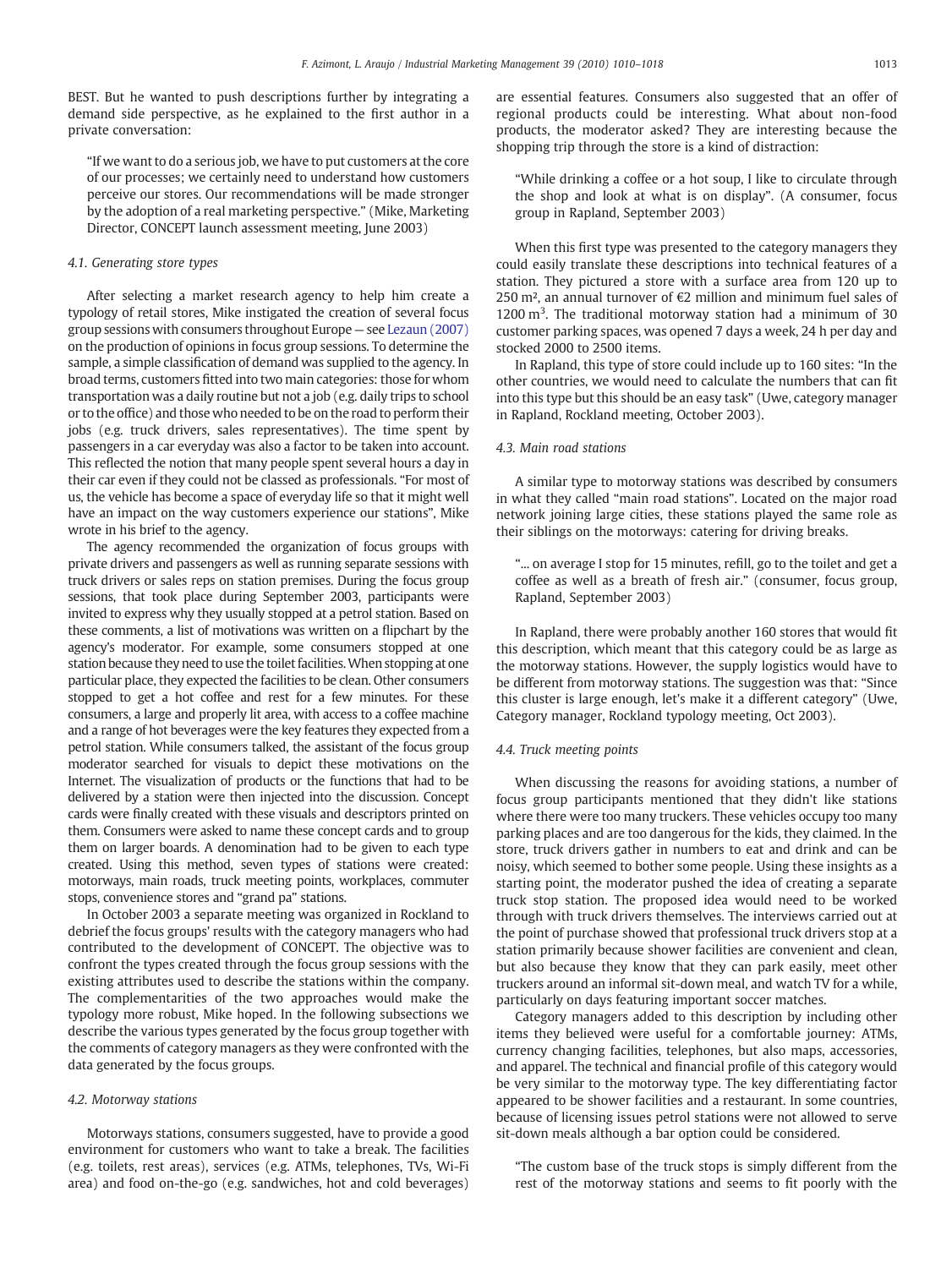profile of other travelers. Why not create a specific type which could well be appropriate for say, 30 to 50 units in each country?" (Geoff, category manager, Rockland typology meeting, Oct. 2003)

In reality, this type was already in existence in three countries although not in Rapland. The locations which could serve as truck meeting points would need to be identified. The factors to consider would include the location of industrial regions, the identification of the main truck transportation routes as well as the ideal distance between stations. But, all in all, this type made sense to the category managers.

#### 4.5. The commuters' stop

The main circulation routes in and out of major cities, focus group participants wondered, should have their own category. In the morning, fresh coffee and pastries together with newspapers should be on sale. The primary reason why people stop there at this specific moment of the day is, for the early birds, to have breakfast before rushing to the office. In practical terms, this meant that a coffee corner and fast lanes should be put in place. For the evening commuters, a similar idea would apply with an offer of wine, flowers, gifts and even ready-to-eat meals.

The category managers could easily see how this scenario would work out in practice. However:

"The question is to know if we should have two types, a morning station and an evening station. Can we get the two concepts in the same store? Inward stations will have a nice breakfast business but exit stations will need to focus on other selling points." (Susie, category manager, Rockland typology meeting, Oct. 2003)

In terms of size, these stores would have a 40–75 m² sales area, deliver a minimum fuel sale of 600  $m<sup>3</sup>$ , be opened 7 days a week, 16 h per day and have a minimum of three customer parking spaces:

"... we could imagine positioning these stores to help time-pressured people to start or end the day better with a specific focus on breakfast or take-away food and drink solutions. In Rapland, we could probably set up 35 stores of each subtype. Now, are we not creating too many clusters which mean a multiplication of product ranges, planograms and certainly, difficulties in implementing our marketing programs through the district managers?" (Anna, category manager, Rockland typology meeting, Oct. 2003)

Though the commuters' stop option made sense to the managers attending the meeting, Anna could imagine that the proliferations of types would have significant consequences for management. The consumer perspective was one important aspect but the ability to manage this diversity would need to be included in the discussion.

### 4.6. Workplaces

The first four types, the motorway, the truck stops, the main roads and the commuters' stations, were obvious to the category managers because they fitted with recognizable types already in existence in the company's European network. However, the distinction between entry and exit routes in commuter stop stations was not articulated spontaneously by focus group participants. The workplace idea came from a focus group participant who commented on the absence of a corporate restaurant in her workplace. She explained why she escaped from the office during the lunch break. She would, for example, go to the bank or do some shopping during the lunchtime break. She liked to stop at the local station where the owner's wife prepared something fresh every day. Fresh, not machine coffee, was also available, she insisted.

This idea was puzzling to category managers at first. The number one role of a workplace station, as described by this lady, would be a restaurant. She did not mention the need to refill at any time. What was of interest to her was the convenient location of the shop on the way from or to the office, with a few parking spaces catering for a short stop. With a limited monthly fuel volume, the type of store she was describing was rated as a problematic type to implement. In fact, the company had sold off a number of these stores following a recent merger with another fuel retail company. Managers at Rapland for example, were considering getting rid of this type of store altogether.

Category managers had no clear idea about the relevance of this type because they were hardly involved in the restaurant business and felt the company was not particularly good at setting up restaurants. By contrast, a company like Auto Grill, the European leader, was seen as a real expert in this area. Still, a quick calculation was made based on the number of stations with a small restaurant that delivered daily meals. The calculation showed that workplace stations could represent a very significant share of a network's profit.

"We can currently identify 40 stores with this potential which, with the profile we know from the restaurant stations located on the main roads, could easily deliver 30% of our domestic profits." (André, category manager, Rockland typology meeting, Oct. 2003)

"This is right but we are not restaurant specialists. Can you seriously imagine developing this know-how without a partnership?" (Joe, category manager, Rockland typology meeting, Oct. 2003)

The option of a partnership was suddenly taken seriously:

"We are specialists of consumption on-the-go. To get to our stations, drivers take their car, and we know their needs better than anyone else in the country. Why not think of our stores as a combination of modules? I wouldn't see a major issue in having a McDonald's restaurant in our stores. After all, young people meet up at our stations, buy Red Bull and cigarettes, before they move to a night club. In many cities, they show up to buy beer and sit in a park next to the station for the whole night." (Jennifer, category manager, Rockland typology meeting, Oct. 2003)

A simple consumer story had sparked the imagination and category managers thought that this particular type of petrol station could be profiled in a much sharper way in future. The next type described by consumers generated a similar level of excitement.

### 4.7. Convenience stores

In recent years, petrol stations in large cities had been sold by the major fuel retail operators because they were too difficult to operate. This trend continued until someone noticed that these stores were systematically acquired by small business entrepreneurs in the bakery and food sectors. Thereafter, some of the petrol retailers had decided to make a convenient store out of these stations. After many trials, BEST concluded that with a minimum of 5 customer parking spaces, these stations could stock a range of up to 2500 product lines in a 150 m<sup>2</sup> space and generate an average turnover of €61 k per annum with 83% coming from food sales. Consumers were using these outlets as proximity stores for top-up purchases on their way home.

For category managers and Mike, this cluster was precisely the one where CONCEPT would need to be rolled out. But in Rapland, a recent market research study carried out within a sample of stations showed that 40% of the customer base came to the store on foot and bought an average of 7 items per basket, out of which 2 were fresh food items. In other words:

"We play the role of a local grocery store. The size we are talking about is smaller than that of Aldi [the German low cost retailer]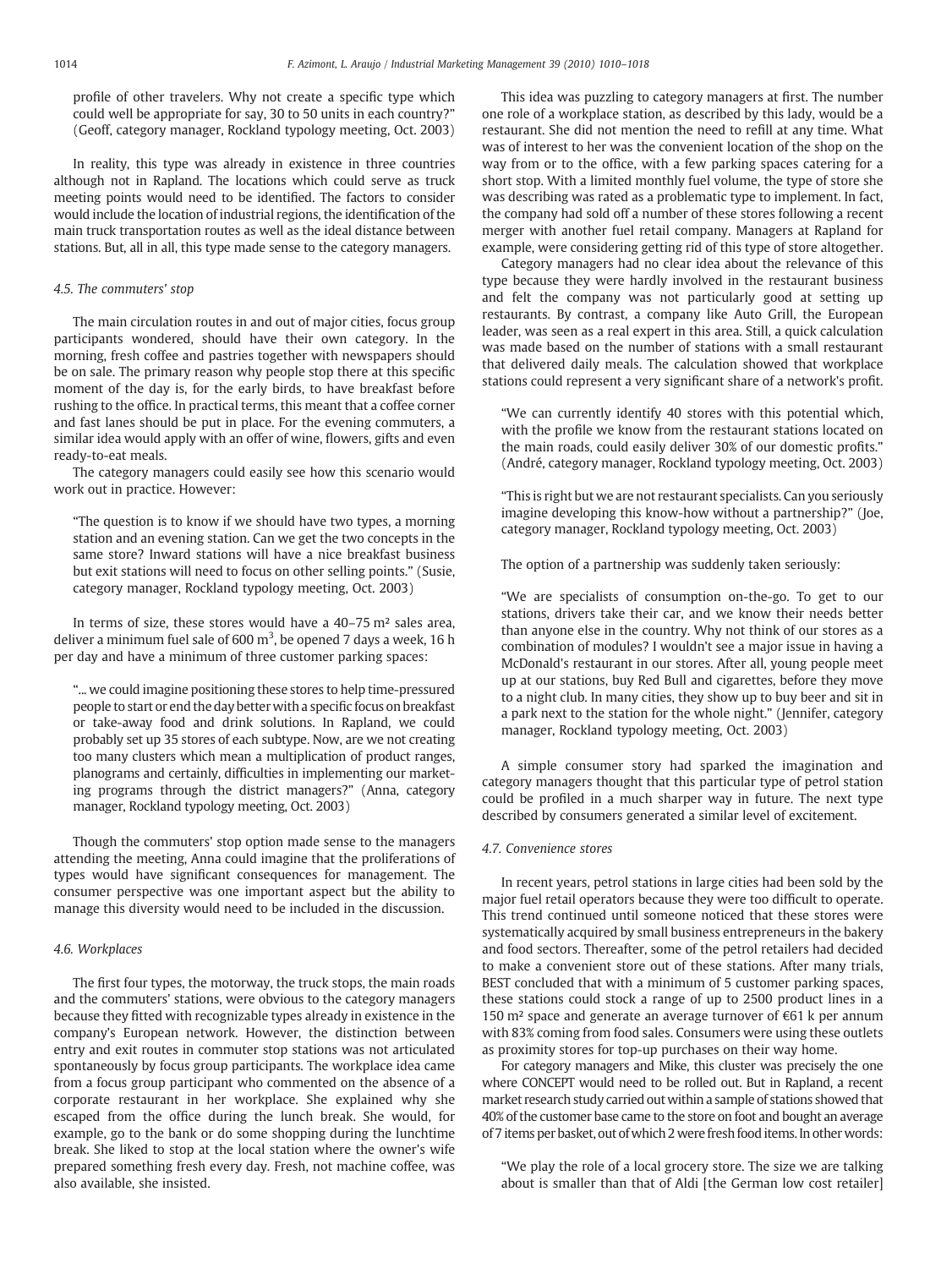but our range is double of Aldi's. Our prices are far more expensive but we deliver fruit and vegetables and have an offer of dairy products. I doubt we can be a serious player on the discount side but if we choose our location carefully, we could have a good business out of these stores within large cities, for example. Our opening hours would give us a real advantage." (Barbara, category manager, Rockland typology meeting, Oct. 2003)

Discussing how far BEST could run with the convenience store idea, category managers mentioned the organization of Rockland who had set up a partnership with a multi-format retailing company, TESCO [the British-based grocery retailer]. This partner had expertise in delivering fresh food to local proximity stores at a low cost because of the dense network of its TESCO Express shops. The deal was working well, as agreed by all, because the local category managers were following the procedures given to them by their partner, a retail expert. But the comments mixed admiration for the partner's expertise with worries:

"It is as if our category managers would be the employees of the partner. They have the same computer interface, the same procedures, the same referential of products and suppliers, etc. We even wonder if this deal is not set in anticipation of a future sale of the business to TESCO Express, a kind of merger before the acquisition!" (Geoff, category manager, Rockland typology meeting, Oct. 2003)

On one hand, it was clear that the "convenient store" cluster was the ideal one to roll out CONCEPT but as the discussion stressed, a partner might be needed to compete with hard discounters. A price premium of 15% was the maximum consumers would be ready to pay, commented some category managers.

"And to reach this price, not only do we need to have efficient logistics, which most of our wholesalers are unable to provide in the fresh food category, but we need to have a volume which will enable us to get good prices. In that sense, we cannot afford to have too many clusters because this process creates too much diversity within a distribution channel which in itself is very small compared to the supermarket channel." (Ben, category manager, Rockland, typology meeting, Oct. 2003).

#### 4.8. "Grand Pa's" petrol station

Finally, focus group participants reminded the company that they should not forget the "Grand Pa" petrol stations, the traditional fuel stations attached to a garage or a local car dealership. These stations, consumers commented:

"…are essential parts of local life, particularly in rural area. This is the place where you can order fuel for the home central heater, this is where you like to go to service your car, but also get your lawn mower repaired, and this is where you fill up as well. Of course, prices are not the lowest but you want to contribute to the community and maintain activity in the village." (A consumer, focus group, Discoland, Sept. 2003)

A category manager had a quick reaction to this comment:

"And these are the stations where we lose as much money as we want! We don't want to spend time on this cluster because we will never roll out CONCEPT here. We should put these stations on the write-off list (Susie, category manager, Rockland typology meeting, Oct. 2003).

These stations, the category managers observed, should not be operated by BEST anymore even if they fulfilled a recognizable customer need.

Thus far, through a process of confronting insights from the focus group sessions with the category managers' knowledge of their networks, Mike had settled on a qualitative description of seven distinct categories of stations. After the qualitative research phase, the market research agency ran a cluster analysis in November 2003. The method consisted of grouping, step by step, the types which had been defined qualitatively by the focus groups. Consumers were asked to get together the two groups they thought were the closest. The initial 7 groups were reduced to 6 by pairing together the two closest groups. In the following run, they were asked to do the same until the last two groups were paired together. This methodology resulted in a cluster structure that formed the basis for a classification of the network. Finally, consumers were asked to name each of the categories generated by the cluster analysis. Long distance trips, Rest areas, Daily trips, Essentials, Neighborhood stations were the name given to the successive groupings of clusters. [Fig. 1](#page-6-0) shows the resulting dendogram generated by consumers and validated by the category managers from the countries where BEST operates:

#### 4.9. Cutting the segmentation tree

At this stage, in December 2003, Mike and his task force thought they had achieved something and done it in a rigorous fashion. The classification system would gain legitimacy, they hoped, because it had been driven by consumer insights. An important issue remained: at what level should the typology tree be cut? Different types of logic could be considered. From an operational perspective, the more junior the category managers were the less complexity they would be able to handle, which pointed towards a high level of standardization in the network. Category managers would be graded at level 7, a junior manager according to BEST's occupational grading system. Furthermore, this level of seniority would have an impact on the legitimacy they could claim vis-à-vis the company's field managers. These concerns pointed towards a simpler system with a cut say, at the "three types" level ([Fig. 2\)](#page-6-0) comprising "rest areas", "essentials" and "Pop and Mum" fuel stations.

From a strategic perspective, and given BEST's ambitions as far as European market share was concerned, a finer classificatory system was required. A cut at just three types would suggest implementing CONCEPT among the "daily trips" kind of stores, and this would not be appropriate. The operational consequences of these debates were obviously major.

"If we just consider the assortment issues, a "7 types cut" means seven assortment structures with a very fine way to address consumer needs but a tremendous amount of work. Similarly, a "2 types cut" means two assortment structures with much more standardization for the consumers but a very simplified process and a lighter workload. These considerations cannot be answered without considering the number of category managers, the type of information systems, etc. and of course, it has an impact on the organization of the networks, the organization of the field managers etc. All this is complex. If you touch one subject, it impacts on so many others." (Mike, Marketing Director, Rapland typology meeting, Dec. 2003)

In addition, through the process of defining a typology, it slowly became clear that discussions oscillated between descriptions of existing networks with assignments of existing stores to categories, and a creative process whereby new concepts could be considered.

"In fact, we could operate our sites as BEST, the fuel distribution specialist, with a partner in the restaurant area, as well as a partner in the grocery business. Why not add a car wash specialist? In this configuration, I don't see what the job of a category manager will be! We'd better go and get a job at TESCO!" (Geoff, category manager, Rockland typology meeting, Oct. 2003)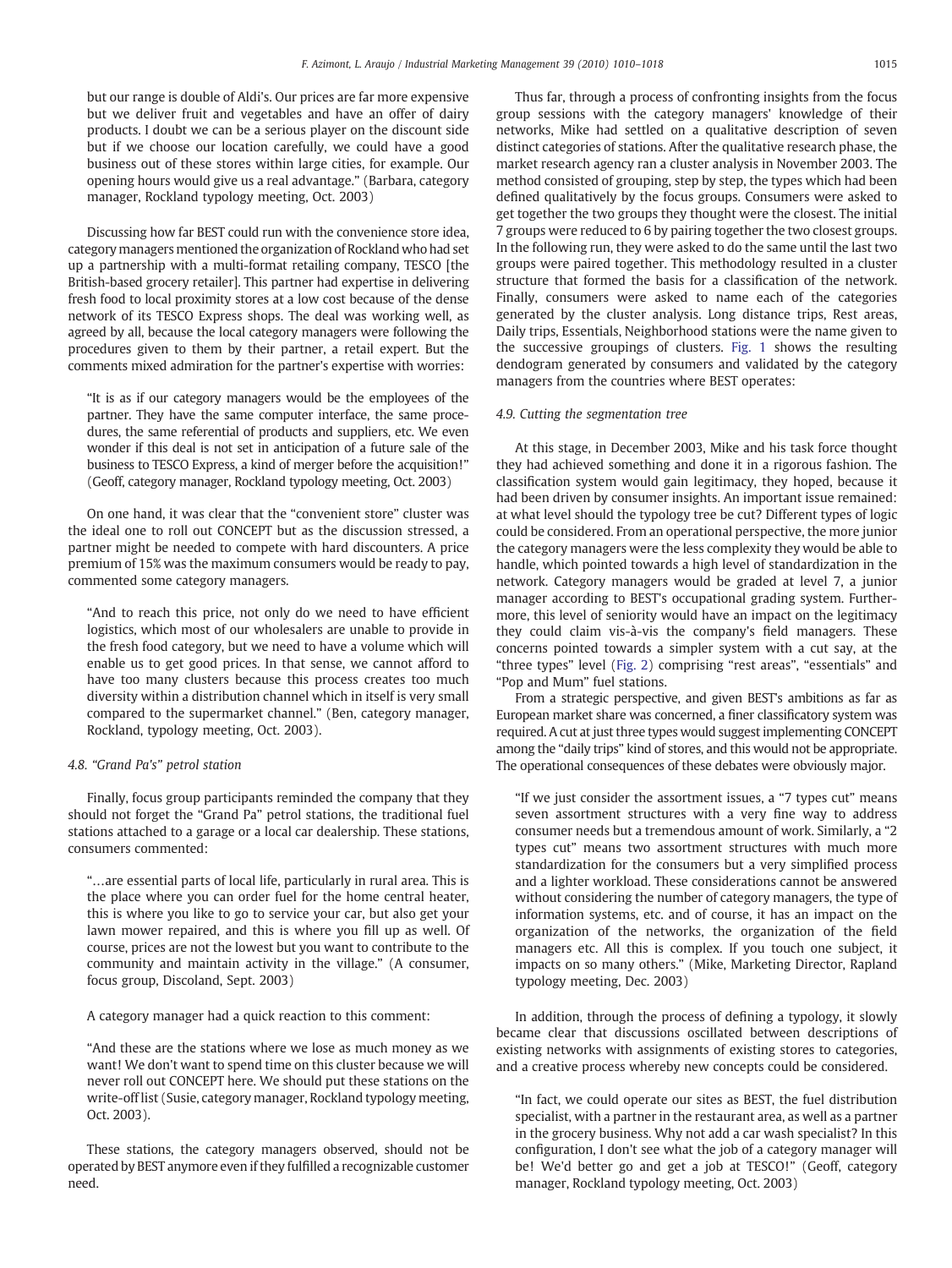<span id="page-6-0"></span>

Fig. 1. Building a segmentation tree.

The mission to classify stores in order to decide where CONCEPT should be rolled out first became ever more complex. Mike was repeatedly exposed to the need for clarifying what CONCEPT stood for and define the functions of a petrol station. The more BEST succeeded in developing a retailer culture, as the company hoped for with the implementation of category management, the more it was getting closer to a pure retailer in terms of methods and processes and the more managers spotted a gap in expertise between pure retailers and

BEST. Two typical reactions from category managers followed: a) why shouldn't BEST get into a partnership with a "real retailer" since they had the know-how?, a "delegation" reaction; and: b) why should we be category managers at BEST rather than say, TESCO?, an "employability" reaction.

Mike recalled meetings where category managers complained because they could not deploy their methods to the fullest since their role was unclear but the issues run deeper. Should BEST operate the



Fig. 2. Cutting the segmentation tree.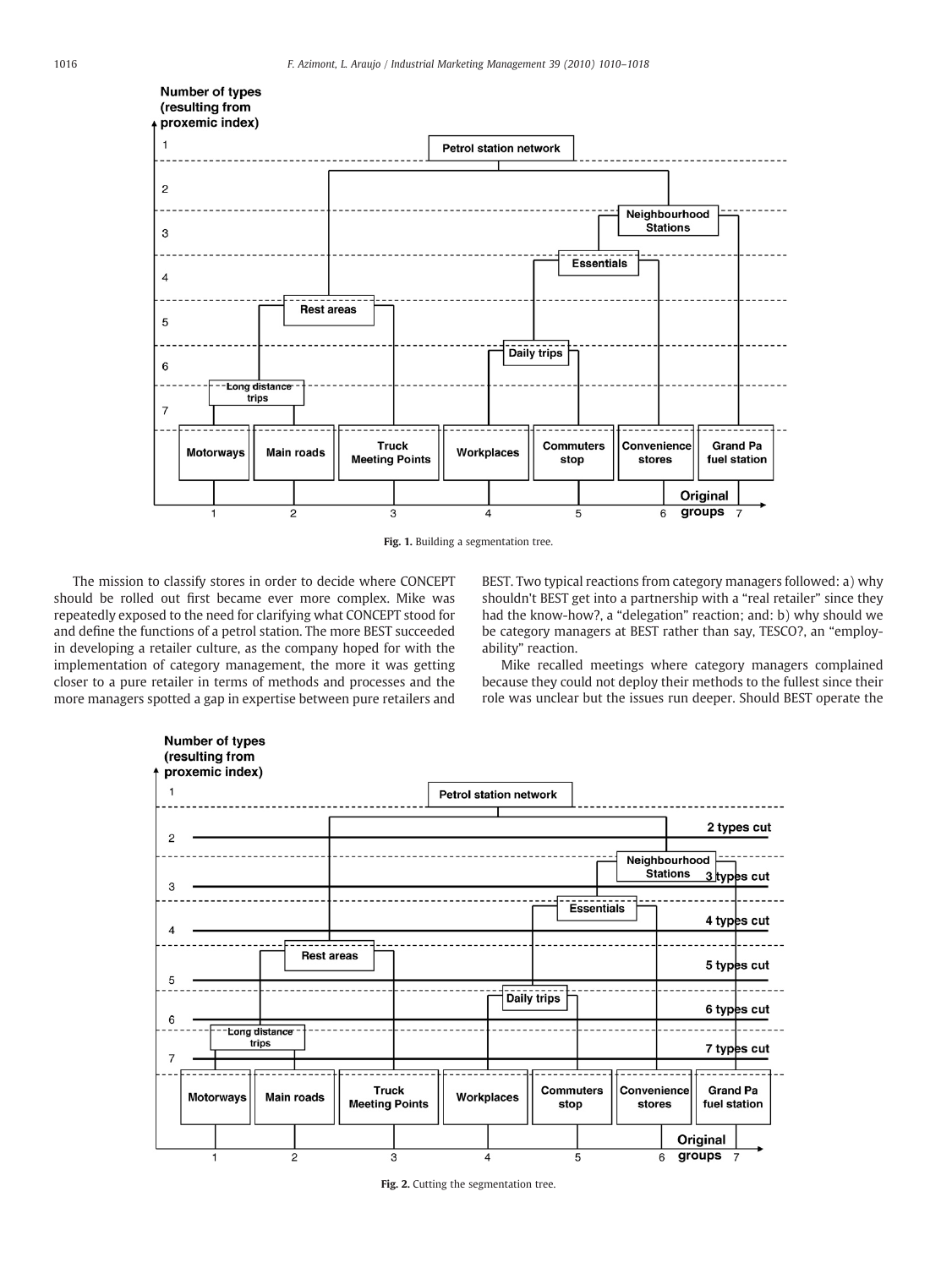activities themselves, what were they after with the implementation of CONCEPT, what was a petrol station for in the end?

#### 5. Analysis

Our empirical case illustrates how the representation of the apparently mundane petrol station is the outcome of a long and often tortuous process of naturalization. As stressed by [Bowker and Star](#page-8-0) [\(2000\)](#page-8-0), classification systems are central to the management of a wide range of enterprises. In our case, the petrol station, as an object of management, had been kept stable for decades. A petrol station was traditionally regarded as a site for delivering fuel but it could also deliver many other things some of which are possibly more important than fuel, as far as profit margins and customer expectations are concerned.

The roll out of CONCEPT through the European network proved a bigger challenge than expected for BEST's managers. As far as superficial appearances are concerned, petrol stations look all the same. But the attempt to roll out CONCEPT sparked off a round of classification work showing that hardly any two stores were alike. To roll out a novel concept meant that the material weight of existing store formats had to be addressed.

The request of senior management that the network should be described in detail shows that classifications are both conceptual, in the sense of organizing activities and resources, and material in the sense of being inscribed in physical infrastructures. The deployment of CONCEPT raised questions about how to plan for its implementation within an existing infrastructure, but also raised issues related to standardization and productivity, the grading of category managers within the company's job classification system and finally, strategic decisions related to maintaining or selling off particular types of stores. In short, a categorization process that started as a technical exercise turned into a political debate about the current and future shape of the company's network.

The way the typology of petrol stations was developed shows an interesting facet of this political debate. Because Mike was a marketing director, he strived to put the consumer at the core of the research. The focus group process conducted by an external market research agency led to the generation of a number of abstract petrol station types. Mike's initiative demonstrated the role of a particular vision of marketing work and what counts as a legitimate method to connect firms to markets. Marketers represent the consumer voice inside the company and this voice should be firmly placed at the hub of decision-making. Orthodox marketing management and its prescriptions to segment markets and target offerings, framed the way Mike decided to approach CONCEPT's roll-out.

However, Mike felt that unless he could link consumer insights with representations category managers would recognize, his method would gain little currency within the company. Consumers could not be the sole driver of the classification process. Mike needed to enroll a range of other allies to arrive at a consensual agreement. Consumer insights needed to connect with the practices in use at the various marketing departments in BEST's country-based subsidiaries. The logic of productivity, embodied in the standardization and routinization of category management tasks, had to be confronted with the logic of market segmentation in order to cut down to size the burgeoning tree produced by consumer voices.

While enrolling allies, Mike was confronted with a number of alternative classification logics. Some managers wanted to maximize standardization, leading to a high level of homogeneity in the network, to enable junior category managers to do a job commensurate with their status. This was one way of making the retail network efficient. Classification could thus become a central instrument in the standardization of store management, which would mean standardizing relationship between diverse elements such as information systems, work patterns and the rest of the organization.

This logic of productivity was opposed by a different valuation of the network based on aspirations for market leadership and differentiation. Another set of managers proposed to create market niches so that the company would be able to touch a broad variety of consumer expectations as revealed by the focus group sessions. This initiative enhanced the role of category managers within the company and making them managers of narrower product categories. The clear differentiation of product families gave an opportunity for category managers to become experts and interlocutors of specialist suppliers, instead of managing a large group of products and shop configurations. This gave category managers a stronger sense of identity whilst opening up new opportunities for the study of "consumer needs" and giving a higher profile to managers with a general retail background. This shift in orientation, the new tasks combined with a higher level of complexity in the network, were the ingredients that forged a new identity for category managers.

And, while moving towards this new structure, new equivalencies were created as illustrated in the debate about employability and partnership, when comparing the retail capabilities of BEST vis-à-vis pure retailers. The further BEST moved in the direction of becoming a generic retailer, the more a job equivalence system developed in relation to pure retailers. Category managers at BEST would quickly become substitutable by other category managers with a retail background.

Finally, the number of clusters defined by BEST had a clear impact on markets. The proposed concepts of proximity shops, truck stops, workplaces or motorway rest stations performed different versions of the consumer-on-the-go. For example, the availability of stations on motorways involves designing offers for motorists who travel long distances. The snacking or coffee markets, for example, would be affected by the impact this would have on managers in charge of developing marketing plans for these stores. Similarly, the sandwich and restaurant markets would be impacted by the decision of setting up workplace stations in line with the focus groups' suggestions. By defining the needs of consumers in line with the types of stores generated by the new classification system, BEST performed multiple and differentiated versions of the "on-the-go consumer".

#### 6. Conclusions

In this paper we explored how a naturalized and mundane entity, the petrol station, was re-defined by the apparently trivial decision of rolling-out a new store concept across a European network. This naturalized entity turned out to be a more complex object through its attachments to multiple worlds and its ability to present different facets to a variety of audiences ([Kjellberg & Helgesson, 2006](#page-8-0)). Its stability as an entity was entangled in a web of associations between markets (who are our customers and what they do they need from us?), managerial methods (e.g. category management), performance metrics (e.g. total margin) and physical infrastructures (e.g. store area and layout).

To develop a store typology turned out to be not just a matter of assembling technical descriptions of stores and equipment. As we have shown, a store typology had consequences for category management practices and the role of category managers is redefined, raising questions about their identity and legitimacy within the company and across the broader retail industry. It opened up a discussion space for implementing multiple versions of a petrol station aligned with multiple scenarios of what consumers "on-the-go" require.

Focus group sessions produced a typology stations based on consumer views that had to be aggregated and translated by moderators as well as filtered through the cluster analysis techniques of the market research agency. These categories were then confronted with the logic employed by category managers to translate consumers' characterizations into detailed descriptions of stores. Further translations were still required. Managerial processes had to be in place to implement particular store types and appropriately qualified managers had to be in charge for this to happen. This, in turn, raised issues about the company's capabilities to manage a diverse network,